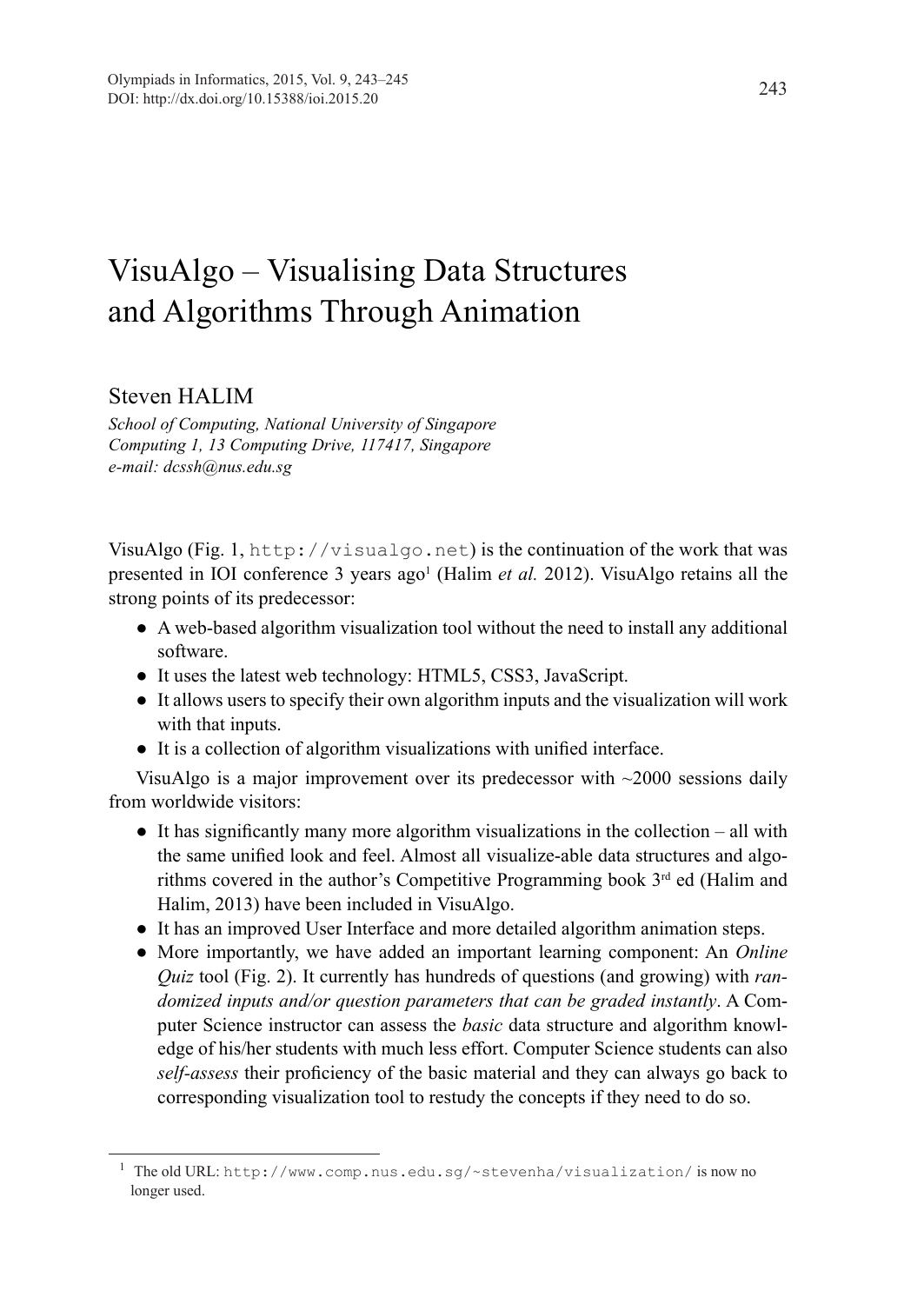## **References**

Halim, S., Koh, Z.C., Loh, B.H.V., Halim, F. (2012). Learning algorithms with unified and interactive webbased visualization. *Olympiads in Informatics*, 6, 53–68.

Halim, S., Halim, F. (2013). *Competitive Programming 3: The New Lower Bound of Programming Contests.* http://cpbook.net



Fig. 1. VisuAlgo landing page.